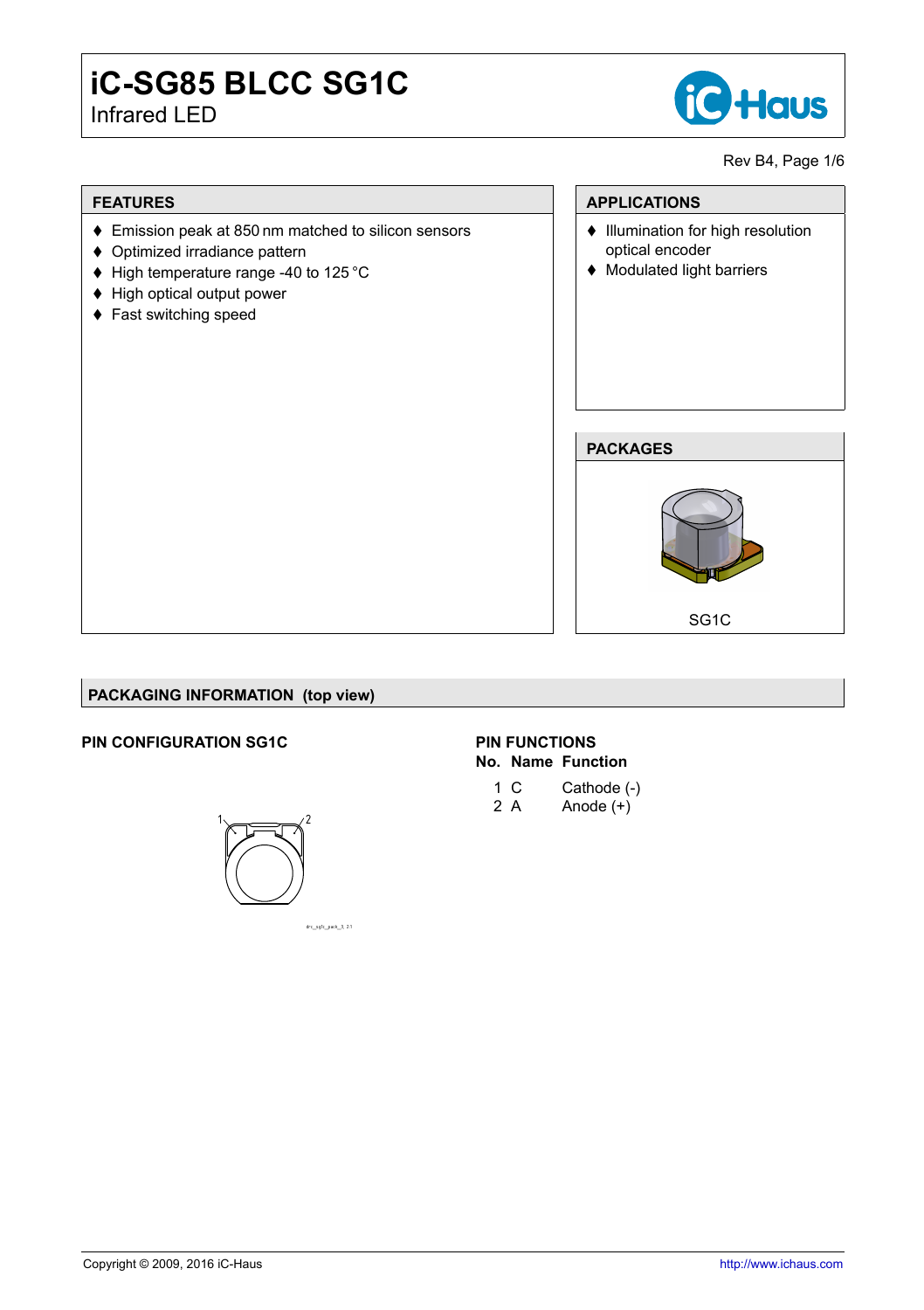

Rev B4, Page 2[/6](#page-4-0)

## **ABSOLUTE MAXIMUM RATINGS**

#### Beyond these values damage may occur (Ta = 25°C, unless otherwise noted)

| ∥Item      | Symbol | Parameter             | <b>Conditions</b>                            |      |      | Unit |
|------------|--------|-----------------------|----------------------------------------------|------|------|------|
| ∥No.       |        |                       |                                              | Min. | Max. |      |
| G001       | -lif   | Forward current (DC)  |                                              |      | 100  | mA   |
| G002 IIFSM |        | Surge forward current | $ {\rm tp} < 10 \mu{\rm s}$ , 5 % duty cycle |      | 1000 | mA   |
| G003 VR    |        | Reverse voltage       |                                              |      |      |      |
| G004 $ P $ |        | Power dissipation     | temperature dependence see fig. 1            |      | 150  | mW   |

#### **THERMAL DATA**

| ∥Item | Symbol | Parameter                              | <b>Conditions</b>                                                                        |       |      |      | Unit |
|-------|--------|----------------------------------------|------------------------------------------------------------------------------------------|-------|------|------|------|
| ∥No.  |        |                                        |                                                                                          | Min.  | Typ. | Max. |      |
| T01   | Та     | Operating Ambient Temperature Range    |                                                                                          | $-40$ |      | 125  | °C   |
| T02   | Ts     | Storage Temperature Range              |                                                                                          | $-40$ |      | 125  | °C   |
| T03   | Tpk    | Soldering Temperature                  | $ $ tpk < 5 s, manual soldering;<br>Not suitable for reflow or vapor phase<br>soldering. |       |      | 260  | °C   |
| T04   | Rthja  | Thermal resistance junction to ambient |                                                                                          |       | 300  |      | K/W  |
| Т05   |        | Junction Temperature                   |                                                                                          | $-40$ |      | 125  | °C   |



Figure 1: Maximum power dissipation with respect to temperature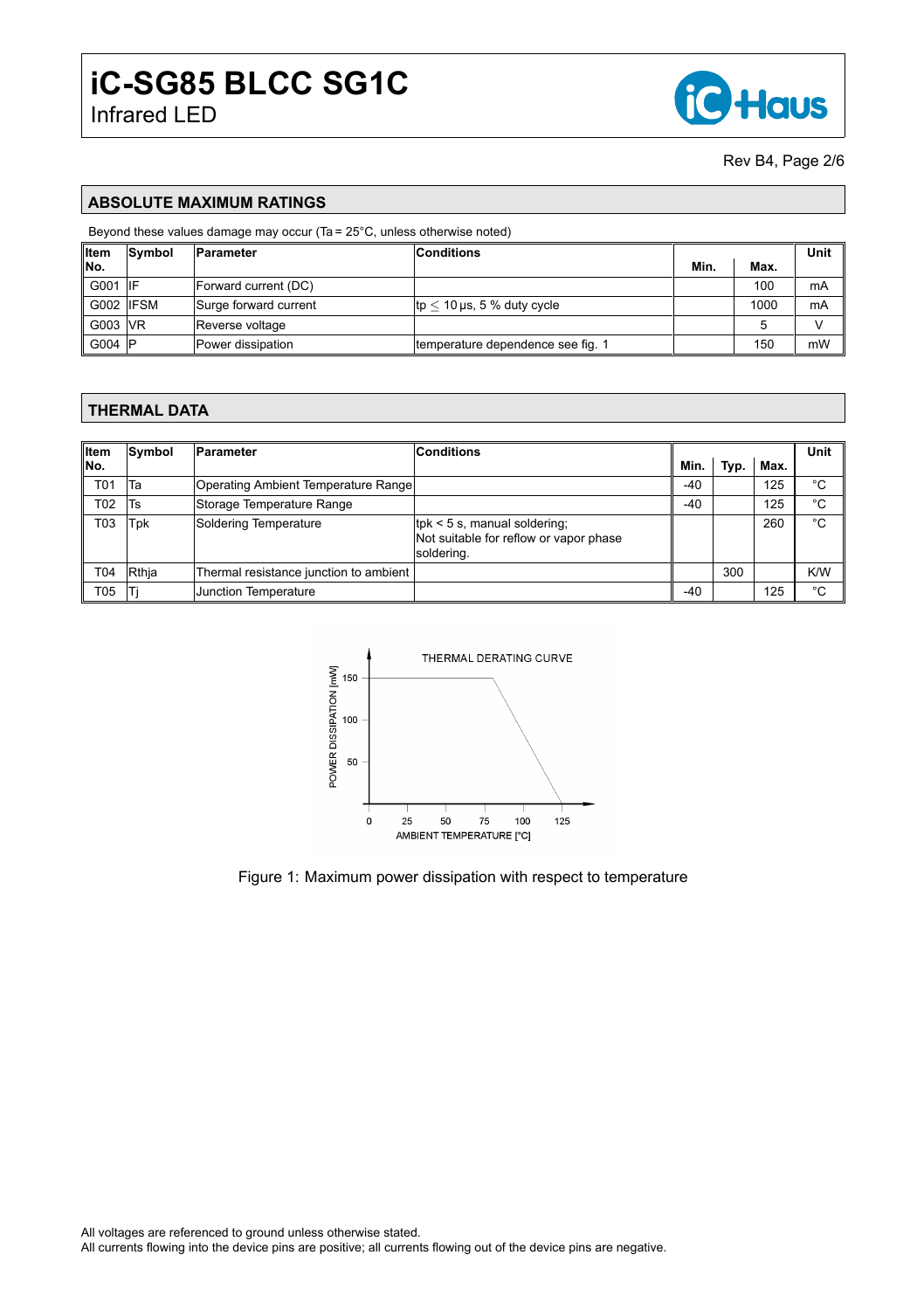

Rev B4, Page 3[/6](#page-4-0)

# **ELECTRICAL CHARACTERISTICS**

#### Tamb = 25°C, unless otherwise noted

| ∥Item                                         | Symbol                | Parameter                                                                                                 | Conditions                    |      |        |      | Unit   |
|-----------------------------------------------|-----------------------|-----------------------------------------------------------------------------------------------------------|-------------------------------|------|--------|------|--------|
| No.                                           |                       |                                                                                                           |                               | Min. | Typ.   | Max. |        |
| <b>Electrical and Optical Characteristics</b> |                       |                                                                                                           |                               |      |        |      |        |
| 001                                           | IVF                   | Forward voltage                                                                                           | $IF = 20mA$                   |      | 1.4    | 1.8  | V      |
| 002                                           | <b>VR</b>             | Reverse voltage                                                                                           | $IR = 5 \mu A$                | 5    |        |      | V      |
| 003                                           | $\Phi_{\rm e}$        | Radiant power                                                                                             | $IF = 20mA$                   |      | 4.0    |      | mW     |
| 004                                           | $TK(\phi_e)$          | Temperature coefficient of radiant IF = 20 mA, Ti = $25^{\circ}$ C125 $^{\circ}$ C<br><i><b>power</b></i> |                               |      | $-0.6$ |      | $%$ /K |
| 005                                           | $ \lambda_{\text{D}}$ | Peak wavelength                                                                                           | $IF = 20mA$                   | 840  | 850    | 860  | nm     |
| 006                                           | $\Delta\lambda$       | Spectral half width                                                                                       | $IF = 20mA$                   |      | 30     |      | nm     |
| 008                                           | tr, tf                | Switching time                                                                                            | IF = 100 mA, RL = 50 $\Omega$ |      | 12     |      | ns     |

Remarks: Measured optical characteristcs may depend on conditions and equipment and thus differ in its given typical values.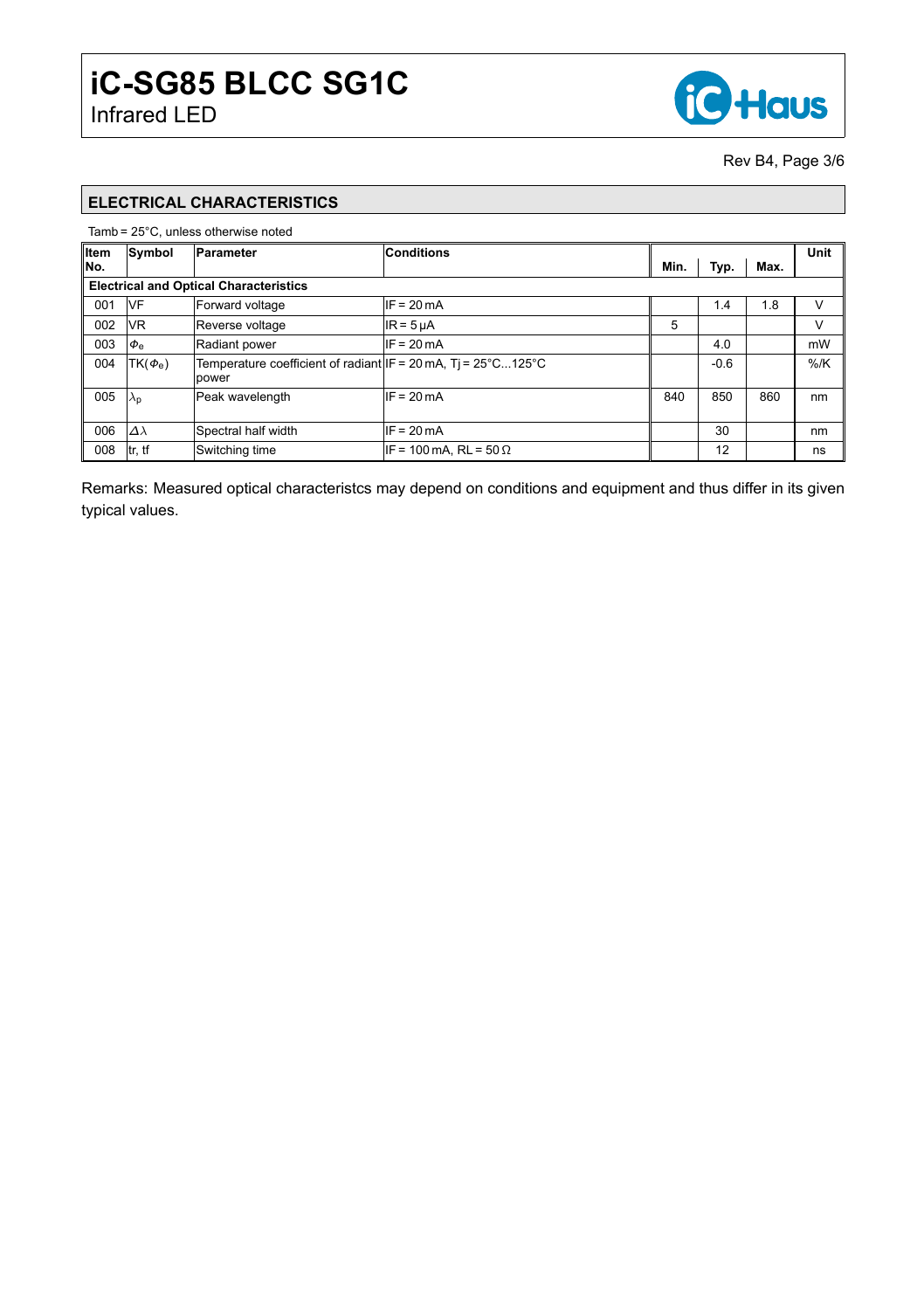

Rev B4, Page 4[/6](#page-4-0)

## **PACKAGE DIMENSIONS**







\*) Allowed Gap/Tilt at any Point between Lens and Carrier

drd\_sg1c\_pack\_1, 4:1

Figure 2: Package view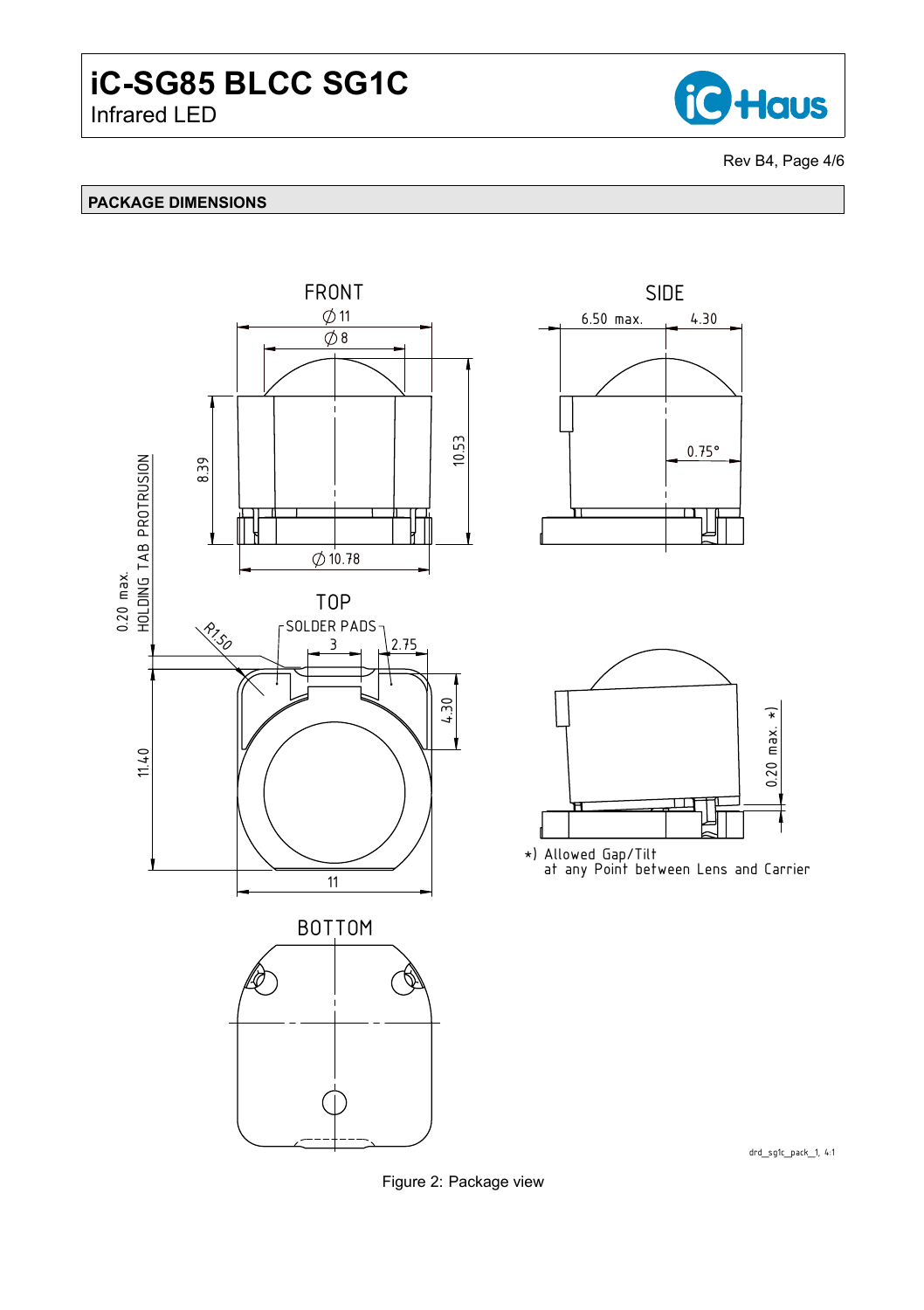

Rev B4, Page 5[/6](#page-4-0)

### **SAFETY ADVICES**

Depending on the mode of operation, these devices emit highly concentrated non visible infrared light which can be hazardous to the human eye.

Products which incorporate these devices have to follow the safety precautions given in IEC 60825-1 and IEC 62471.

## **HANDLING ADVICES**

Because of the specific housing materials and geometries used, these LED devices are sensitive to rough handling or assembly and can thus be easily damaged

or may fail in regard to their electro-optical operation. Excessive mechanical stress or load on the lens surface or to the glued cap must be avoided.

#### **DESIGN REVIEW: Notes on chip characteristics**

|     | iC-SG85/iC-SG85 Z |                                        |                                   |  |  |  |
|-----|-------------------|----------------------------------------|-----------------------------------|--|--|--|
| No. |                   | Chip Design   Function, Parameter/Code | Description and Application Hints |  |  |  |
|     | iC-SG85           | initial chip release                   | see datasheet revision A1         |  |  |  |
| 2   | iC-SG85 Z         | <b>Maximum Ratings G002</b>            | changed to 1.0 A                  |  |  |  |
|     |                   | <b>Electrical Characteristics 003</b>  | typ. values increased to 4.0 mW   |  |  |  |
| 3   | iC-SG85 Z         | Update Package View                    | <b>Allowed Gap/Tilt</b>           |  |  |  |
|     |                   | <b>Handling Advices</b>                |                                   |  |  |  |
| 4   | iC-SG85 Z         | Update Package View                    | <b>Holding Tab</b>                |  |  |  |
|     |                   |                                        |                                   |  |  |  |

<span id="page-4-0"></span>Table 4: Notes on chip functions regarding iC-SG85 / iC-SG85 Z

iC-Haus expressly reserves the right to change its products and/or specifications. An Infoletter gives details as to any amendments and additions made to the relevant current specifications on our internet website [www.ichaus.com/infoletter](http://www.ichaus.com/infoletter) and is automatically generated and shall be sent to registered users by email. Copying – even as an excerpt – is only permitted with iC-Haus' approval in writing and precise reference to source.

The data specified is intended solely for the purpose of product description and shall represent the usual quality of the product. In case the specifications contain<br>obvious mistakes e.g. in writing or calculation, iC-Haus a third party view obviously not reliable. There shall be no claims based on defects as to quality in cases of insignificant deviations from the specifications or in case of only minor impairment of usability.

No representations or warranties, either expressed or implied, of merchantability, fitness for a particular purpose or of any other nature are made hereunder with respect to information/specification or the products to which information refers and no guarantee with respect to compliance to the intended use is given. In particular, this also applies to the stated possible applications or areas of applications of the product.

iC-Haus products are not designed for and must not be used in connection with any applications where the failure of such products would reasonably be expected to result in significant personal injury or death *(Safety-Critical Applications)* without iC-Haus' specific written consent. Safety-Critical Applications include, without limitation, life support devices and systems. iC-Haus products are not designed nor intended for use in military or aerospace applications or environments or in automotive applications unless specifically designated for such use by iC-Haus.

iC-Haus conveys no patent, copyright, mask work right or other trade mark right to this product. iC-Haus assumes no liability for any patent and/or other trade mark rights of a third party resulting from processing or handling of the product and/or any other use of the product.

Software and its documentation is provided by iC-Haus GmbH or contributors "AS IS" and is subject to the ZVEI General Conditions for the Supply of Products and Services with iC-Haus amendments and the ZVEI Software clause with iC-Haus amendments [\(www.ichaus.com/EULA\)](http://www.ichaus.com/EULA).